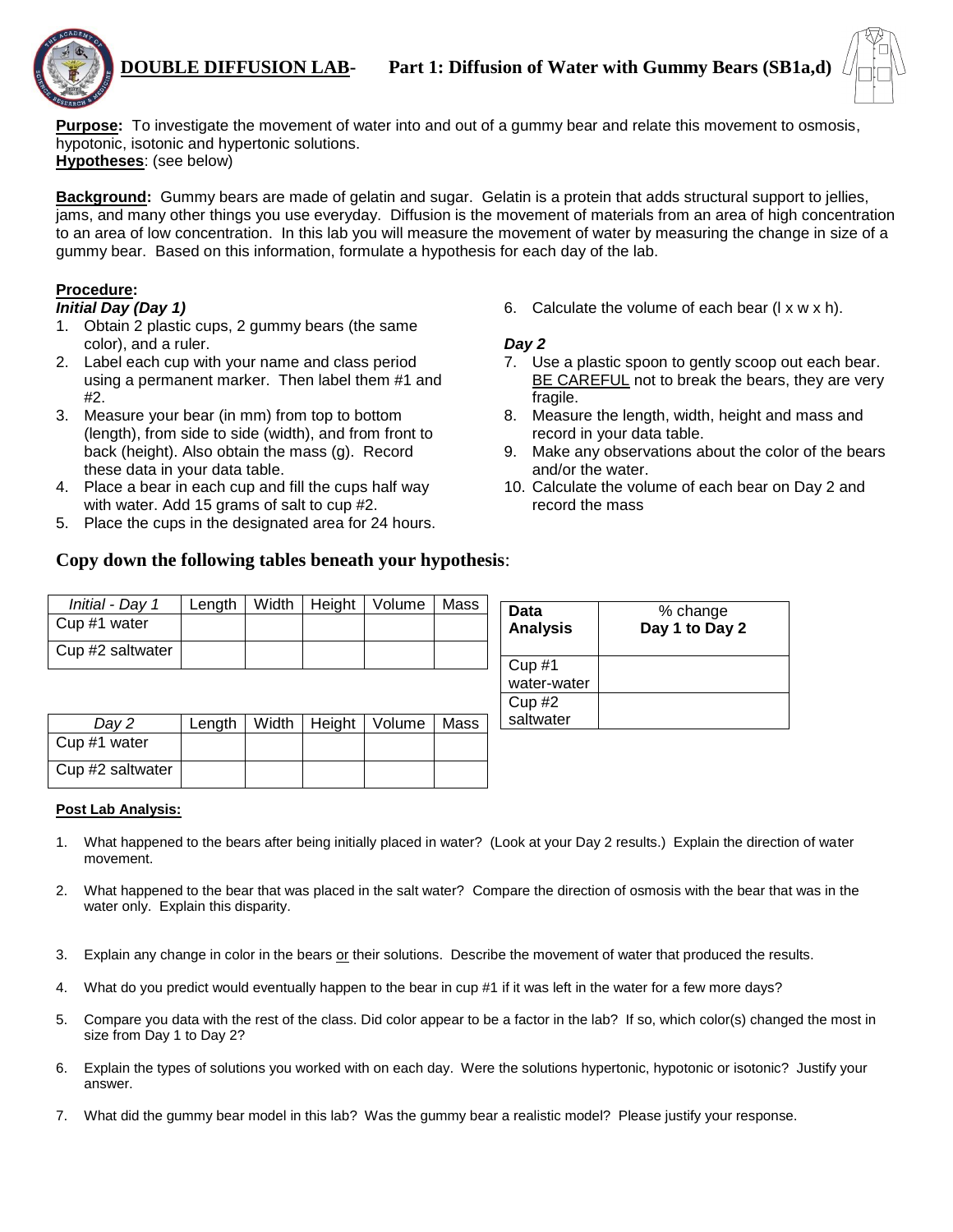# **DOUBLE DIFFUSION LAB- Part 2: Starch / Iodine Diffusion Lab (SB1 a, d)**

**Introduction:** In this lab you will observe the diffusion of a substance across a semi permeable membrane. Iodine is a known indicator for starch. An indicator is a substance that chances color in the presence of the substance it indicates. Watch as your teacher demonstrates how iodine changes in the presence of starch. The purpose of this lab is to observe the movement of solutes in a concentration gradient, in an attempt to reach equilibrium (homeostasis).

**Pre-lab Observations:** Describe what happened when iodine came into contact with starch.

## **Experimental Procedure:**

1. Fill a plastic bag with 10 grams of corn starch and a 25 ml of water then tie the bag. Obtain the mass of the cornstarch water bag.

2. Fill a cup with 150mL of water and add 15 drops of iodine with a transfer pipette.

3. Place the bag in the cup so that the cornstarch mixture is submerged in the iodine water mixture.

4. Wait 24 hours and record your observations in the data table. While you are waiting, record initial observations in the data table and answer questions 1-13 below.

## **Pre-Lab Questions:**

1. Compare and contrast the process of diffusion and osmosis.

2. The bag in this lab represents a model of a cell. How is this realistic representation?

3. Why is iodine used as an indicator (think back to Mag-Mush)?

4. Molecules that move by means of passive transport tend to move from areas of \_\_\_\_\_\_\_ concentration to areas of \_\_\_\_\_\_ concentration.

## **We are going to think about concentrations now, which substances are more or less concentrated depends on which one has the most substance in it.**

5. Is the bag or cup more concentrated in starch?

6. Is the bag or cup more concentrated in iodine?

7. What macromolecule could starch be categorized as? What type of cell transport is required for these types of molecules?

8. Explain the difference between passive transport and active transport. Predict which one you will be observing?

# **Make Some Predictions:**

9. If the bag was permeable to starch, which way would the starch move, into the bag or out of the bag? 10. If the bag was permeable to iodine, which way would the iodine move, into or out of the bag? 11. If the bag was permeable to iodine, what color would you expect the solution in the baggie to turn? 12. If the bag was permeable to starch, what color would you expect the solution in the bag to turn?

13. Make a hypothesis about what you think will happen and justify your thoughts.